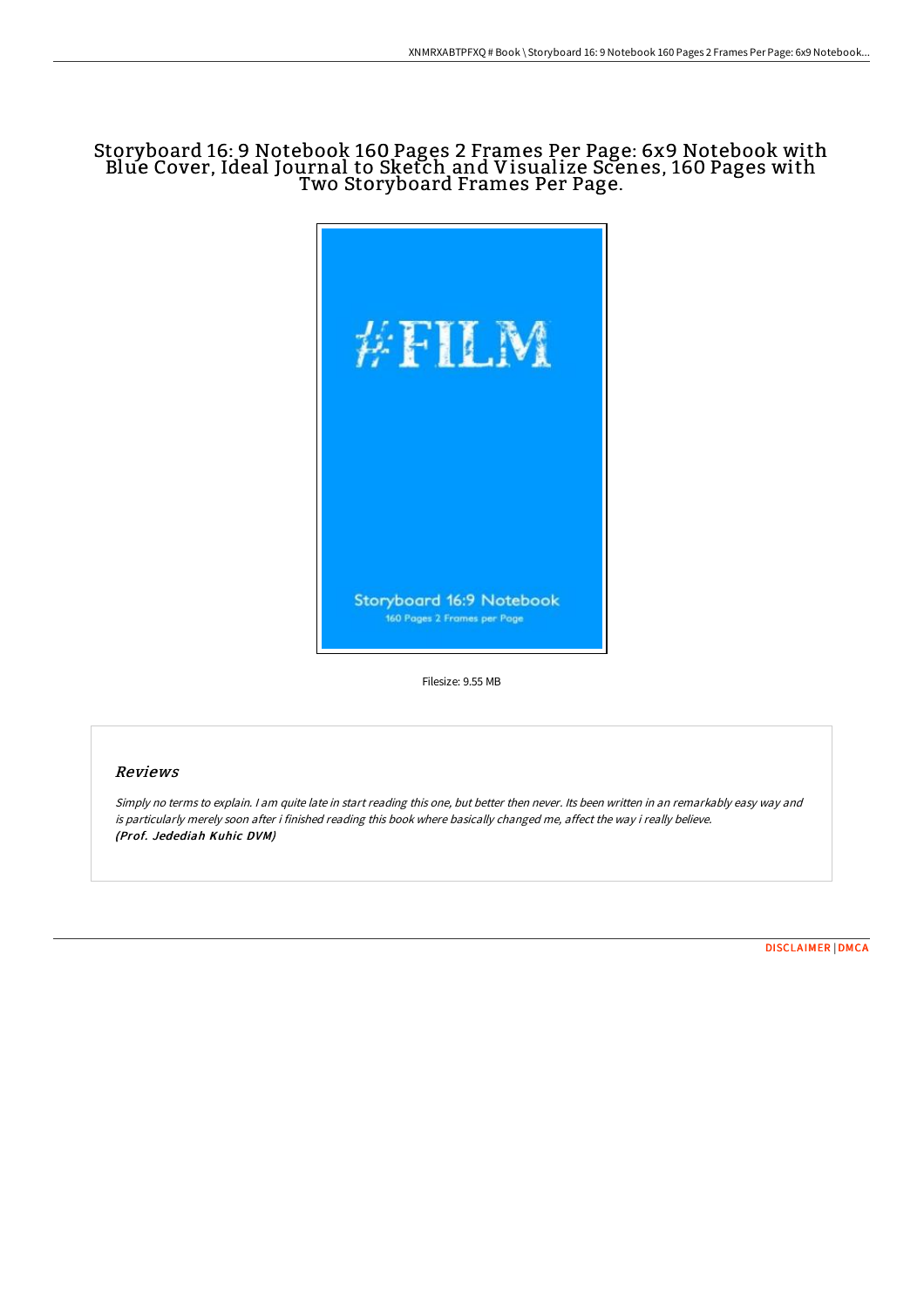#### STORYBOARD 16: 9 NOTEBOOK 160 PAGES 2 FRAMES PER PAGE: 6X9 NOTEBOOK WITH BLUE COVER, IDEAL JOURNAL TO SKETCH AND VISUALIZE SCENES, 160 PAGES WITH TWO STORYBOARD FRAMES PER PAGE.



To read Storyboard 16: 9 Notebook 160 Pages 2 Frames Per Page: 6x9 Notebook with Blue Cover, Ideal Journal to Sketch and Visualize Scenes, 160 Pages with Two Storyboard Frames Per Page. PDF, remember to click the web link under and download the ebook or get access to additional information which might be relevant to STORYBOARD 16: 9 NOTEBOOK 160 PAGES 2 FRAMES PER PAGE: 6X9 NOTEBOOK WITH BLUE COVER, IDEAL JOURNAL TO SKETCH AND VISUALIZE SCENES, 160 PAGES WITH TWO STORYBOARD FRAMES PER PAGE. ebook.

Createspace, United States, 2015. Paperback. Book Condition: New. 229 x 152 mm. Language: English . Brand New Book \*\*\*\*\* Print on Demand \*\*\*\*\*.The Storyboard 16:9 Notebook has 160 pages with 2 frames per page (also available with 14 frames per page) and is especially useful during the creative process to sketch and visualize scenes for films of any kind, commercials, animations, TV programmes or visual storytelling. This journal is a storyboarding essential and ideal for those who work with creative projects of this kind, such as filmmakers, advertisers, graphic designers, animators, etc. This is a perfect journal for storyboarding your filmatic projects and is great for jotting down and planning your ideas or can be used as a progress journal for all your projects. The journal has soft covers and is perfect bound so pages will not fall out. Each page contains 4 storyboard frames with room to record scene name, shot, shot number and also a caption. There are several lines per frame for notes. The compact and handy-sized 6 x9 format with 160 pages means there is plenty of room for even the largest project. Compact 6 x9 format. 160 pages for visual projects. White Opaque Paper with grey/black lines. Soft, sturdy cover. Perfect bound so pages will not fall out. Part of the Storyboard 16:9 Notebook series with colorful cover design by annumar. Our notebooks all have a distinctive and often inspirational colorful cover. Other covers available in this series. The notebook is perfect bound so that pages will not fall out and has a soft yet sturdy cover. Other versions of this notebook are also available with 1 or 4 storyboard frames per page and in a more spacious 7 x10 or 8.5 x 11 format. To see our full range of notebooks and journals...

Read Stor yboard 16: 9 [Notebook](http://digilib.live/storyboard-16-9-notebook-160-pages-2-frames-per--9.html) 160 Pages 2 Frames Per Page: 6x9 Notebook with Blue Cover, Ideal Journal to Sketch and Visualize Scenes, 160 Pages with Two Storyboard Frames Per Page. Online A [Download](http://digilib.live/storyboard-16-9-notebook-160-pages-2-frames-per--9.html) PDF Stor yboard 16: 9 Notebook 160 Pages 2 Frames Per Page: 6x9 Notebook with Blue Cover, Ideal Journal to Sketch and Visualize Scenes, 160 Pages with Two Storyboard Frames Per Page.